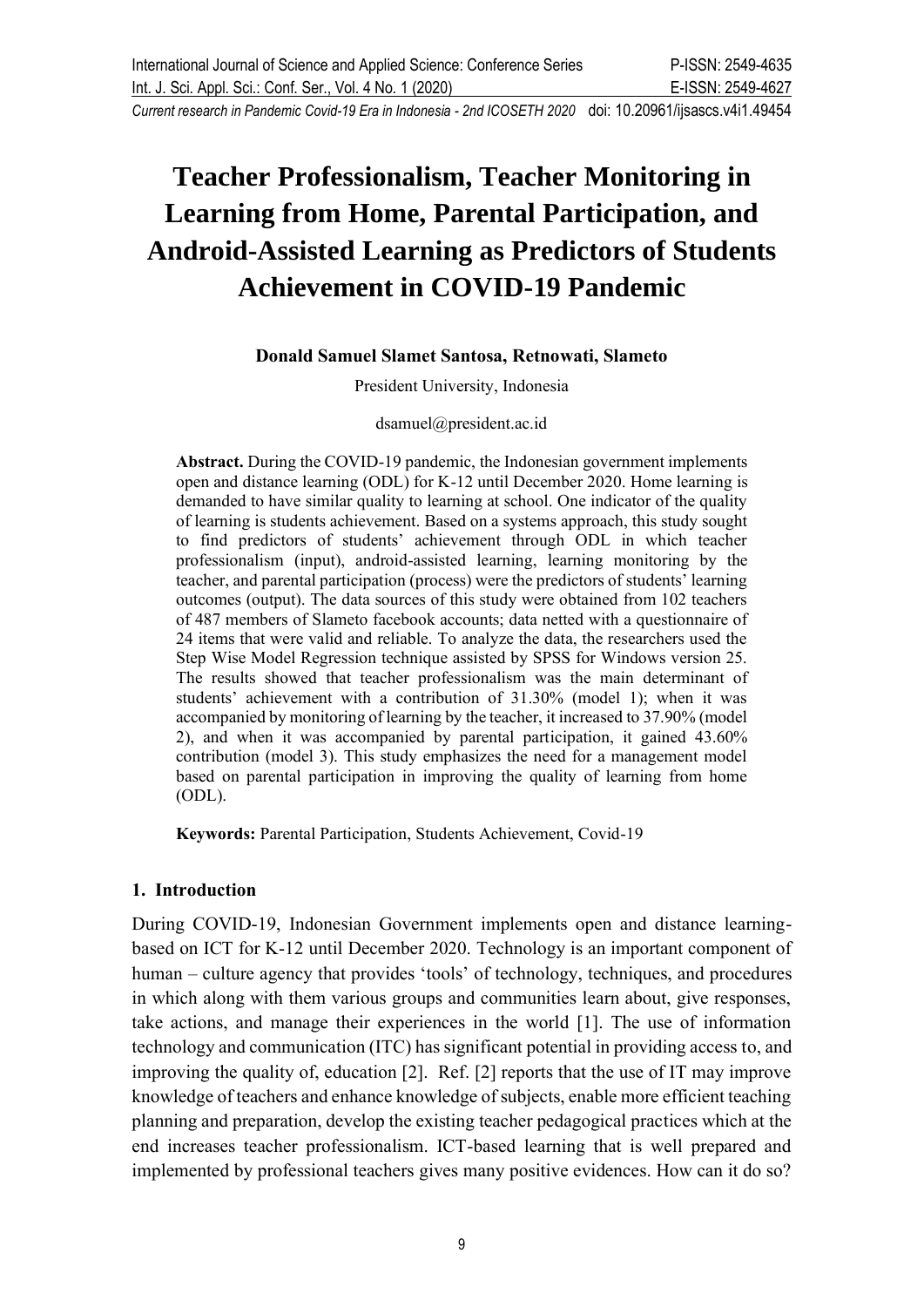Monitoring distance learning by using Android mobile phone [3] is a solution to the application of ICT-based distance learning that may improve learning outcomes where the monitoring is done [4] through WhatsApp group (WAG).

The fact is that in this COVID-19 pandemic era, the application of home learning (open and distance learning) takes place without any systematically planned preparation – from either teachers, curriculum, media and means, or parents, while ICT-based home learning is demanded to have similar quality to learning at school. Therefore, learning supervision holds strategic roles. What kind of supervision model that may improve quality of ICTbased home learning? The determinant to answer the question is students' learning outcomes. Therefore, the aim of this research was to find out the determinants of students' learning outcomes during ICT-based home learning. Along with the system approach, which of these variables, teacher professionalism (input), android mobile phone usage in teaching and learning, students' home learning monitoring, and parental participation (process), (which one of it) becomes the determinant of success of student achievement (output)?

In educational context, home learning is called as open and distance learning or O/DL. There are many definitions of distance learning since it has been popular for almost 30 years. In this study, distance learning, open learning, and classroom learning are seen more overlapping. Changes in the classroom practice, wider access to high technology communication system, increase in media availability, awareness of need/problem, and completion rate in relatively unstructured education have caused different reduction that is recognizable among classes, distance learning and education. Specifically, "open/independent" learning can be implemented in face to face or in distance, in group or individually. This one is similar to "distance learning" where students and school are separated physically, "open" or delivered at the same speed as it is in the classroom, and can be in form of group or individual [5].

"Distance learning" refers to forms of organized learning that are based on physical separation between students and involves educational personnel in their learning organization. This separation may be valid for the whole learning process or only in certain stages or elements only. Through this learning, students may be visible, but more importantly it is aimed at perfecting or strengthening the dominant distance interaction. The unavoidable conclusion is that distance learning often serves tightly controlled learning to meet the qualification, content and interaction; distance learning facilities can also be brought by open learning for every party who concerns autonomy development/ student independency and independent approach for education; application of the last distance learning seems very interesting and promising [6]. Furthermore, [7] state that distance learning consists of all arrangements of teaching through telecommunication media, either printed or electronic, for all parties that are involved in the planned learning at different places or time with the teachers [8].

Since ideas behind the concept of distance learning and open learning provide relevant and beneficial consideration both theoretically or education practice, describing clearly the concepts of both learning seems useful [6]. Up to this recent time, the theory and practice of distance learning have developed through three generations [9].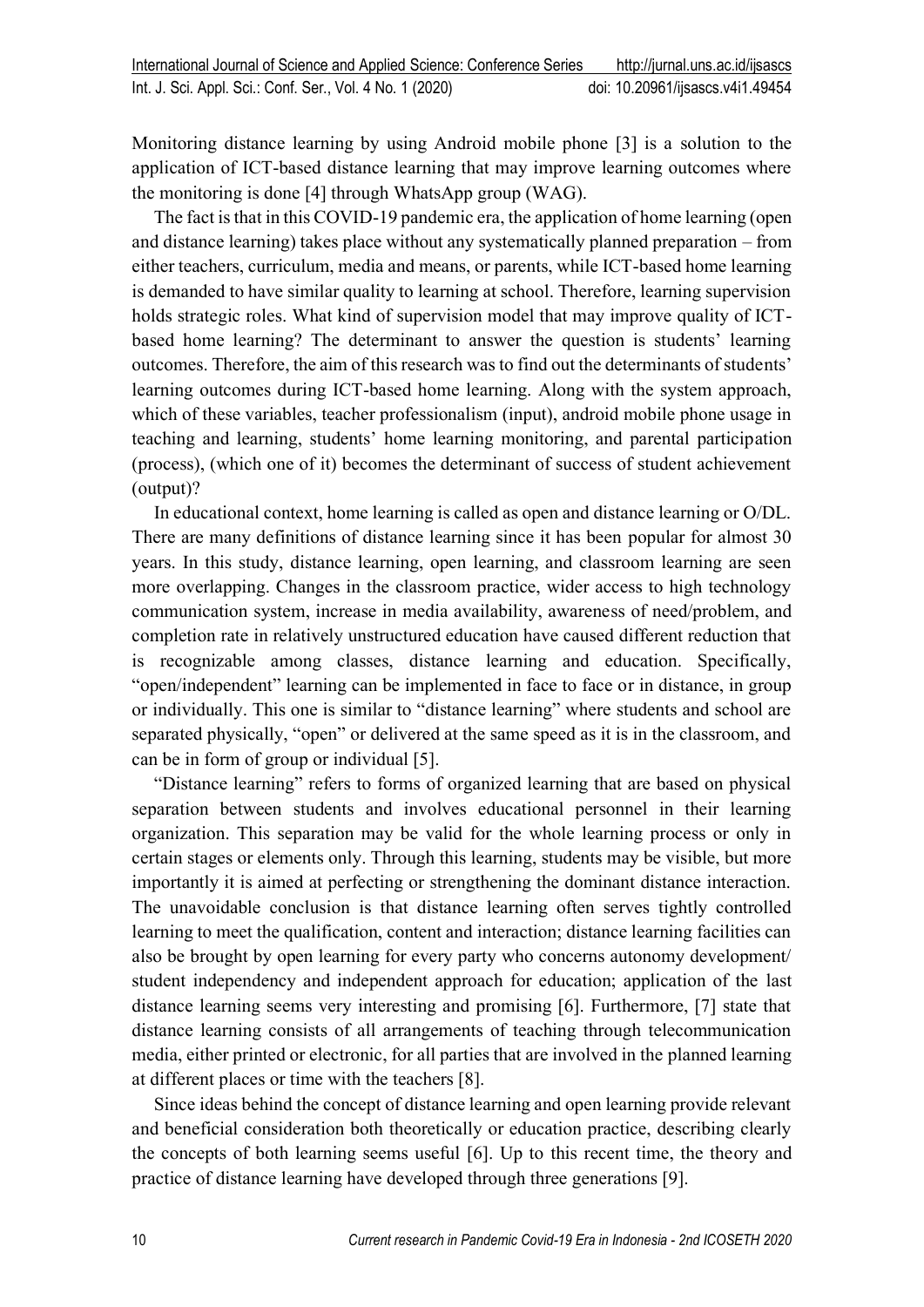First generation model of distance learning can be very personalized in the practice, but the majority of it tends to mass market approach, where the structure remains high and high level of student autonomy is needed without any regular dialogue exchanges.

Dialogue stands out in the second generation of social – constructivist distance learning pedagogy [10] because social interaction between teachers and students and knowledge co-construction is the focus point. Therefore, a synchronous communication or asynchronous communication between teachers and students and types of communication media become very important. Dialogue level in the learning is inversely proportional with the structure and autonomy [8].

New technology that enables connections among people, content, and digital/smart object wherever it is, has created new generation pedagogy, that [10] call as Connectivism, the third generation. Connectivism drives TD ideas, structure, autonomy, and dialogue to be redefined. In Connectivism context, people may argue that learning is to gain ability to find the needed information through network connection and to apply it at the right time in the right place. Furthermore, it highlights content co-creation, reflects it, is meaningful and reflects content distribution [10].

## *1.1. Teacher Professionalism*

One of the criteria for professionalism is that a professional practitioner needs high individual autonomy and evaluation independency for efficient practices [11]. Even though [12] concludes that "teacher professionalism" is meant as a professional work field with sociology, ideology, and education dimension aimed to reach the highest standard in teacher profession based on professional coaching, knowledge, skill, and value, for the research importance, it needs to be developed into a more operational definition. [13] states that professionalism is more related to improving service quality than status. Professionalism focuses on the questions about what qualification and capacity that are received, and what competency that is needed for the success implementation of a work [14]. New understanding about teacher professionalism provides a professional room and condition for teachers to be responsible in the practice.

# *1.2. The Use of Android Mobile Phone*

Changes in learning model from offline to online because of COVID-19 requires an important role of smartphone with its various operation system. Even, this android-based device is decisive. Android is one of open source mobile operation systems developed by Google Corporation. One reason why android becomes popular is because its effectiveness and efficiency level that are better than other systems. Now, android-based learning system is also called e-learning [15], and it is suitable to use for home learning in the COVID-19 pandemic era.

Improving student's interest in learning math by developing smartphone in a form of android application as a learning medium is also done by [16]. The result is that the participants are very enthusiastic that they try the learning media that have been developed. Moreover, the application of *geogebra* software in android mobile phone creates fun learning and improves student achievement [17]. From this research, it is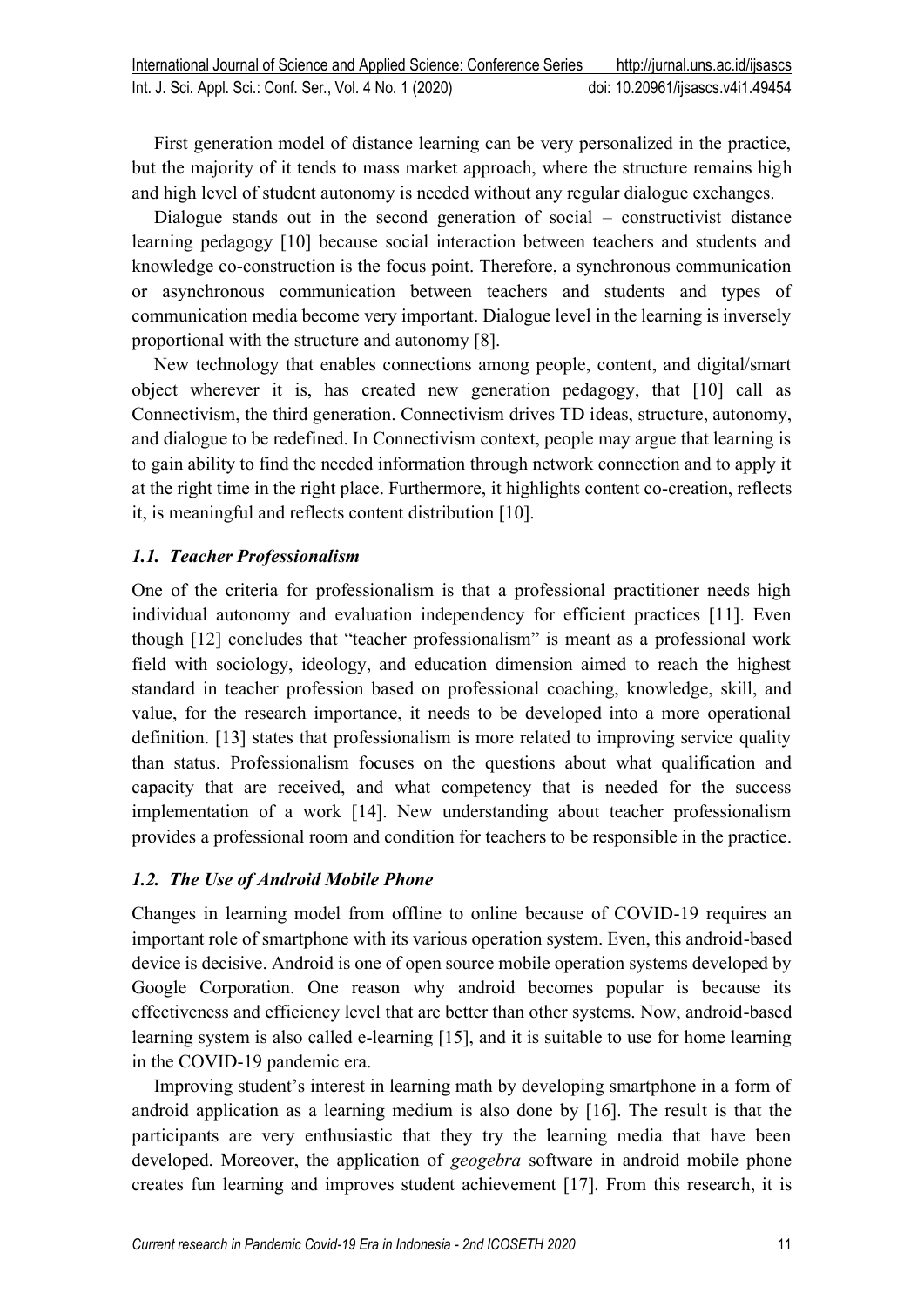known that there is a positive response from the students and skill process improvement which at the end increase students' learning outcomes.

Ref. [18] conducted a research on the use of social media *WhatsApp* to improve student's communication ability in learning by giving the material "the effect of heat on substance changes". The analysis results show that the students are able to communicate through *WhatsApp* in the process of understanding "the effect of heat on substance changes". The temporary conclusion is that the use of android mobile phone in learning affects students' positive response, improves their communication ability, skill process, and achievement.

## *1.3. Home Learning Monitoring by Teachers*

Based on the recent research approach, [19] offer their model/tool (for the researchers and developers of online collaborative system) to help e-learning teachers and students deal with ongoing online learning activities (both in group or individual level) with the effective and efficient ways for teachers to do online monitoring and review collaborative learning system. The resulted model consists of four series of simulation action, including show me, train me, test me, and let me do something.

Related to the importance of online learning monitoring, [20] propose a sociolinguistic dialogue model that is proven successful. Besides, it is also useful to understand how learning develops and how cognitive process is built in online discussion.

This monitoring is aimed to provide in time support for students (and teachers) because both of them should know activities, while the teachers should know students' performance (in group or individually) when the learning process is carried out. Therefore, monitoring process becomes a means for (groups of) students and teachers to take proper actions according to student's performance (in group and individual). One platform that may be used by teachers is WhatsApp Group (WAG).

## *1.4. Parental Participation*

Interest and involvement of parents in their children learning are admitted widely to have significant effects towards to the extent to which the children realize their full potential. Students whose parents are involved actively in their learning process tend to have less behavior problems, gain better academic achievement and graduate from their high school smoothly compared to students whose parents are not involved in their learning process. Parents' interest in school means that the parents know deeper about school activities and classroom as well as are able to coordinate their efforts with the teachers. In relation to this, the principal and school committee should be very aware of the need to keep an open relation with parents, involve them through bulletins, provide information about education initiatives, collect their opinions about the main problems if it is necessary, and actively support parents' association and teachers meeting [21]. Results from various researches show that the increase in parental involvement at school positively influences cognitive and social function of the children [22]. Parental involvement is viewed as an important strategy to improve education quality [23]. Based on an empirical research, [24] distinguishes six kinds of parental involvement that reflects various types of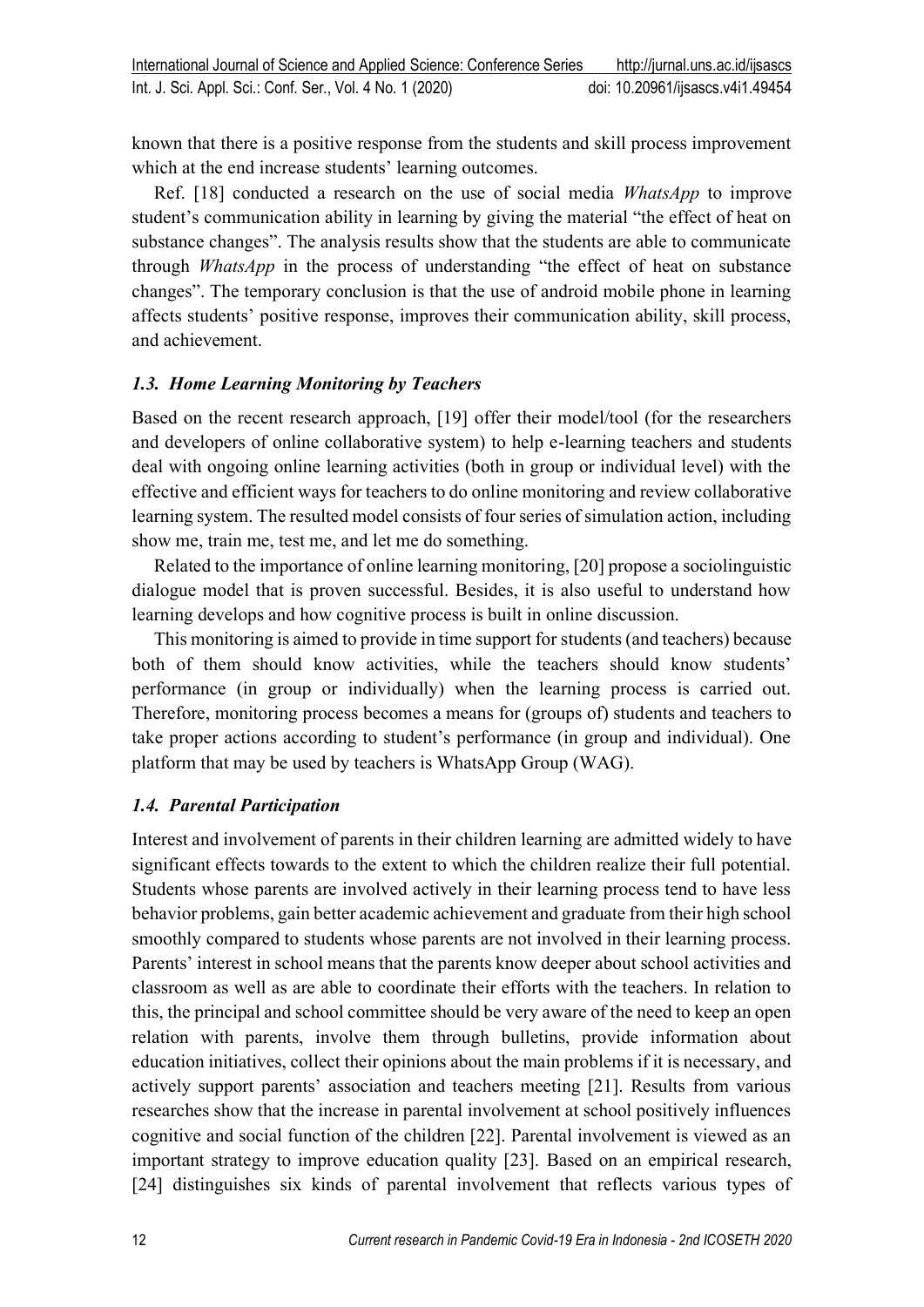cooperative relationship between school and parents. One of them that is closely related to home learning in the COVID-19 era is "Learning at Home" as an activity that is aimed to support, help, and monitor learning activities and development of children who study at home (for example provide help when there is difficulty at homework).

# *1.5. Model/Frame of the Research*

| Table 1. Factors that influence learning outcomes as education quality indicators <sup>*</sup> ) |  |  |
|--------------------------------------------------------------------------------------------------|--|--|
|                                                                                                  |  |  |

| <b>Dimensions</b> | <b>Aspects</b>              | <b>Variables</b>                                                             |
|-------------------|-----------------------------|------------------------------------------------------------------------------|
| <b>Context</b>    | Policy                      | Education laws and regulations, school variation status whether it is        |
|                   |                             | public/private, located in slums/urban/village areas                         |
|                   | Culture                     | Society learning culture, religious principles, such as Buddhist: good       |
|                   |                             | behavior, good knowledge, and good teaching.                                 |
|                   | <b>ICT</b>                  | Availability of network and its accessibility, virtual community context.    |
| Input             | School                      | Facilities and infrastructures, curriculum, laboratory, library, basic       |
|                   |                             | facilities available at school, qualification of teacher and educational     |
|                   |                             | personnel, interest and satisfaction of the teachers, ratio of students-     |
|                   |                             | teachers.                                                                    |
|                   | Student                     | Students characteristics since the initial stage, socioeconomic status,      |
|                   |                             | development on physical, emotion, and intelligence aspects, ownership of     |
|                   |                             | ICT<br>device,<br>preparedness<br>of<br>independent<br>learning,<br>learning |
|                   |                             | goals/material mastery, attitude towards education, and learning             |
|                   |                             | satisfaction.                                                                |
|                   | Parent                      | Household level characteristic, support of ICT device, parents' education,   |
|                   |                             | job, socioeconomic status.                                                   |
|                   | Society                     | Environmental factor, such as good friends, society condition, aspiration,   |
|                   |                             | education of the surrounding community.                                      |
|                   | Physical                    | Quality of physical-natural environment and transportation.                  |
|                   | Environment                 |                                                                              |
| <b>Process</b>    | Teaching $-$                | High quality and effectiveness, independent learning, read books and do      |
|                   | learning process            | homework, learning method factors: (1) positive teaching (2) planning        |
|                   |                             | with students (3) informing the learning goals.                              |
|                   | Teachers and                | Teachers' behavior at class to fasten students' learning, learning method    |
|                   | Students                    | factor of the students, such as attending the class regularly, teaching      |
|                   |                             | method that is adopted by the teachers in curriculum transaction.            |
|                   | Curriculum                  | Relevance and co-curricular activities that are held at school.              |
|                   | Teaching                    | Teaching-learning materials available at school, maintenance of school       |
|                   | materials and               | records;                                                                     |
|                   | media                       | ICT utilization: application usage, easiness and learning access (online).   |
|                   | Evaluation                  | ICT-based evaluation, procedure, and evaluation quality, feedback            |
|                   |                             | mechanism, enrichment and/or remedial.                                       |
|                   | Role of family              | Guidance, cooperation of school - society, environment of teaching-          |
|                   | and counseling              | learning at home, and guidance and counseling, and other teachers'           |
|                   |                             | guidance.                                                                    |
|                   | Management /                | Learning planning, monitoring/supervision.                                   |
|                   | Supervision                 | Role of the school principal and quality of school management and            |
|                   |                             | learning.                                                                    |
|                   |                             | Supervision and qualification/professionalism of the teachers.               |
| <b>Out Put</b>    | Academic                    | Evaluation score, test score, certificates                                   |
|                   | Non - academic              | Skills: creativity, innovation, cooperation, mastery.                        |
|                   |                             | Attitude: religion, motivation, appreciation, passion, optimistic,           |
|                   |                             | curiosity.                                                                   |
|                   | *) 1251 1261 1271 1281 1291 | $[30]$ $[31]$ $[32]$                                                         |

\*) {25], [26], [27], [28], [29], [30], [31], [32].

By analyzing the education system, context, input, and process that affects the learning outcome (education effectivity), the researchers obtained some factors as listed in the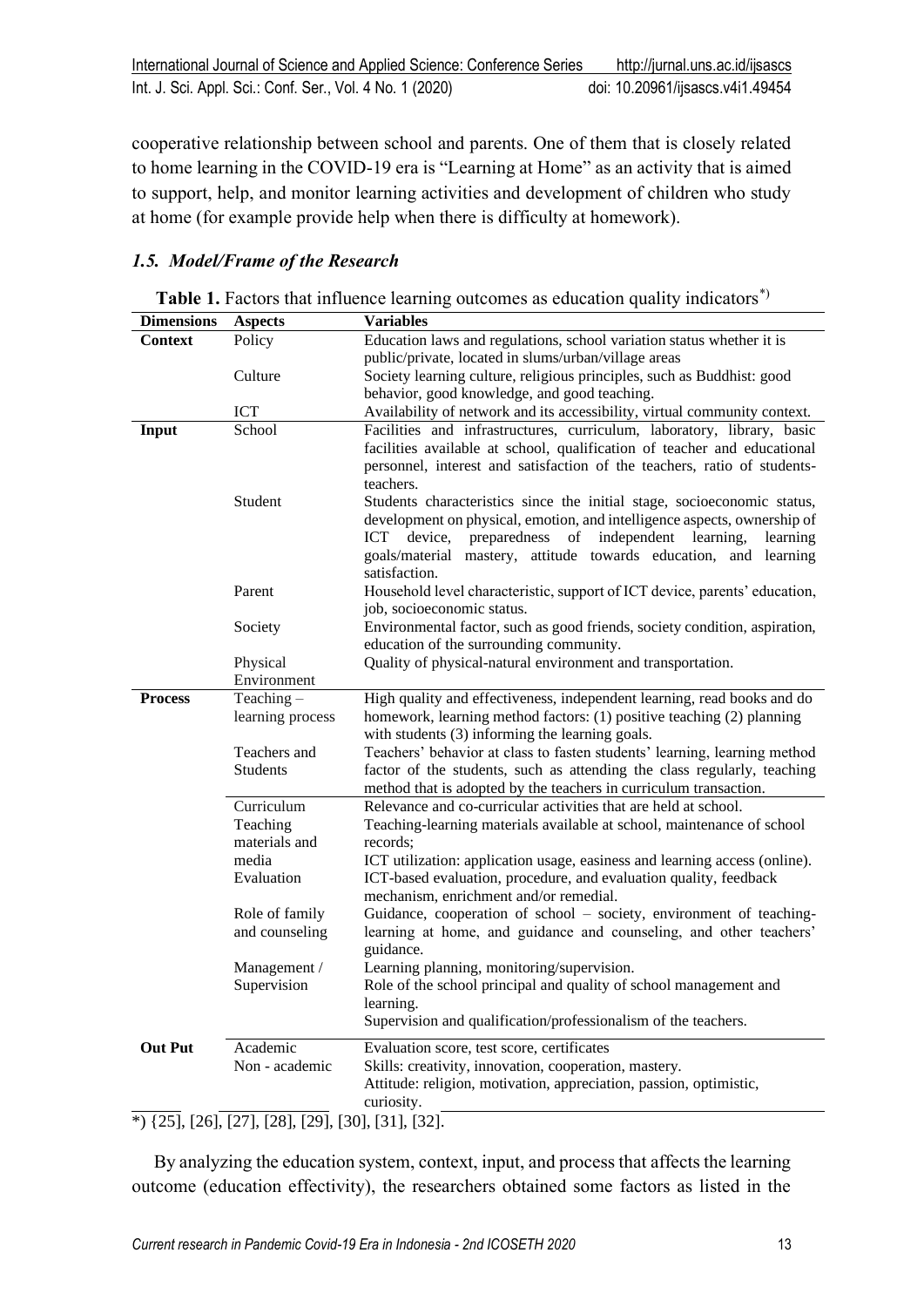following table. The description in the table is very useful as a basis to conduct a comprehensive analysis and to find the correct alternative solution.

Among those factors, especially in O/DL, the factors that can be managed by educational manager are the input and process factors. In this research, teacher professionalism was chosen as the input, while for the process covered home learning monitoring by teachers, the use of ICT (application usage of android-based mobile phone), and parental participation.

| <b>Dimension</b> | Aspect                        | Variable                                                                                                   |
|------------------|-------------------------------|------------------------------------------------------------------------------------------------------------|
| <b>Context</b>   | <b>ICT</b>                    | Availability of network and its accessibility, virtual community                                           |
|                  |                               | context.                                                                                                   |
| Input            | School                        | Teacher qualification (professionalism).                                                                   |
| <b>Process</b>   | Teaching materials<br>& media | The use of ICT: application usage of Android based mobile phone,<br>easiness and learning access (online). |
|                  | Family role                   | Role of parents (school – parents' cooperation)                                                            |
|                  | Management/<br>Supervision    | Monitoring/supervision of learning by teacher using WAG                                                    |
| Output           | Academic                      | Score test (students' learning outcomes)                                                                   |

**Table 2.** Research Framework

As written in the above framework, this research attempted to invent a determinant model of input and output process on the output which would be beneficial for the framework of data-based home learning quality management.

## **2. Research Methods**

Based on the above research questions, the researchers conducted an inferential quantitative research. Data were collected through questionnaires distributed online through Facebook account of the researcher, Slameto. This Facebook account was used to communicate with 484 Facebook friends who majority work teachers (population). Of 484 teachers, 102 filled and returned the questionnaires (sample). On Saturday, March 28<sup>th</sup>, 2020 the questionnaires were shared through the researcher Facebook account and spontaneously received responses from 102 teachers. There were three ways to send the answer, namely through Facebook, WhatsApp, and email. Mostly the respondents used WhatsApp application.

The ordinal data obtained through the questionnaire which consisted of 24 items were also equipped with questions to be filled in by the respondents related to the difficulty/problems faced during home learning implementation. Ordinal data are the data stated in form of category and/or scale. Meanwhile, the ordinal scale the researchers used was rating scale (Likert Scale) that consists of statement and answer of low, middle, high, and very high that are in line with variables to measure. Further, the data were collected through self-rating scale which was proven valid and reliable. Using factor analysis, these 24 items were gained the level of confidence of 65,126% of the respondent data (Cronbach Alpha) for  $= 0.584$ .

Quantitative research shows inferential relation among two or more variables that may explain the symptoms. In this study, it measured the effect of  $X_1$  variable (Android-based mobile phone assisted learning),  $X_2$  (monitoring of the students' home learning through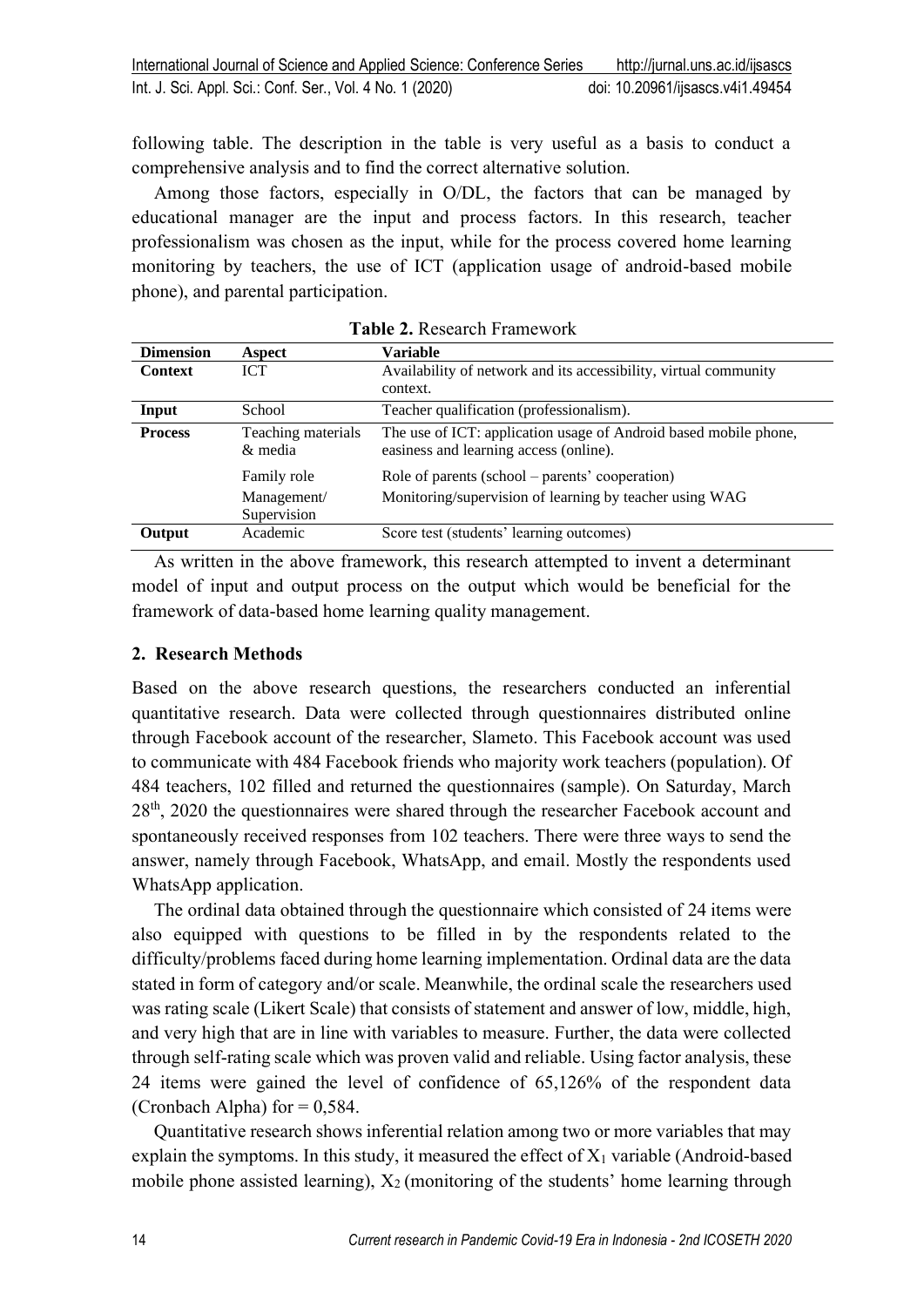WAG),  $X_3$  (teacher professionalism), and  $X_4$  (parental participation) towards Y (learning outcomes) which then was used to find the determinant variable of those four independent variables. This research was conducted in the second semester of the academic year of 2019/2020. In ordinal scale of the studied variables, the researchers found one dominant level among the four categories: low, middle, high, and very high. Also, the researchers obtained a determinant that had positive effect and was significance towards student achievement. Therefore, determinant predictor regression coefficient (b1) was positive and significant. Furthermore, the researchers proposed the following statistical hypotheses as follows:

 $H_0$ :  $b_1 = 0$  (there is no determinant effect on learning outcome)

 $H_1: b_1 \neq 0$  (there is a determinant effect on learning outcome)

Effect of the predictors, either single or multiple can be obtained by looking at the b value of the related determinant variable. Besides, to determine importance of scale b, ttest was carried out. T significance can be seen on the value. If b is positive, and t is significant to error level of less than 0,05, hypothesis (h) will be accepted.

Data of every variable were analyzed by frequency distribution, followed by double linear regression analysis using Stepwise Model. Next, the researcher developed a relation model (causal model). The influence pattern of the independent variable (determinant) towards on students' achievement was tested using F test at the level 0,05. This calculation was done by using SPSS version 25. In model testing, the determinant coefficient from independent variable towards dependent variable was calculated. The calculation results of determinant coefficient from four independent variables in this research towards dependent variable were seen from the value of adjusted  $R^2$  coefficient. If r significance is less or similar with 0,05 then model is significant because  $X_{1-4}$  (the selected) influences Y, as much as  $R^2$  adjusted coefficient.

## **3. Results and Discussion**

#### *3.1. Sample Description*

| N <sub>0</sub> | Category                  | Amount | N <sub>0</sub> | Category           | Amount |
|----------------|---------------------------|--------|----------------|--------------------|--------|
| 1              | Sex:                      |        | 4              | Age:               |        |
|                | Man                       | 38     |                | $<$ 20 yrs         | 3      |
|                | Woman                     | 64     |                | $20 - 29$ yrs      | 15     |
| $\overline{2}$ | <b>Teaching area:</b>     |        |                | 30 - 39 yrs        | 45     |
|                | <b>Elementary School</b>  | 60     |                | $30 - 49$ yrs      | 21     |
|                | Middle School             | 31     |                | 50 yrs or more     | 18     |
|                | <b>High School</b>        | 11     | 5.             | оf<br>Length       |        |
| 3              | <b>Employment status:</b> |        |                | <b>Employment:</b> |        |
|                | Civil Servant             | 71     |                | $< 10$ yrs         | 14     |
|                | Private Teacher           | 32     |                | $10 - 19$ yrs      | 51     |
|                |                           |        |                | $20 - 29$ yrs      | 15     |
|                |                           |        |                | $30 - 40$ yrs      | 22     |

## **Table 3.** Description of Research Sample

Table 3 provides the description of the research sample. Based on the data above, it can be seen that the number of women in this research was higher than the man. Most of them are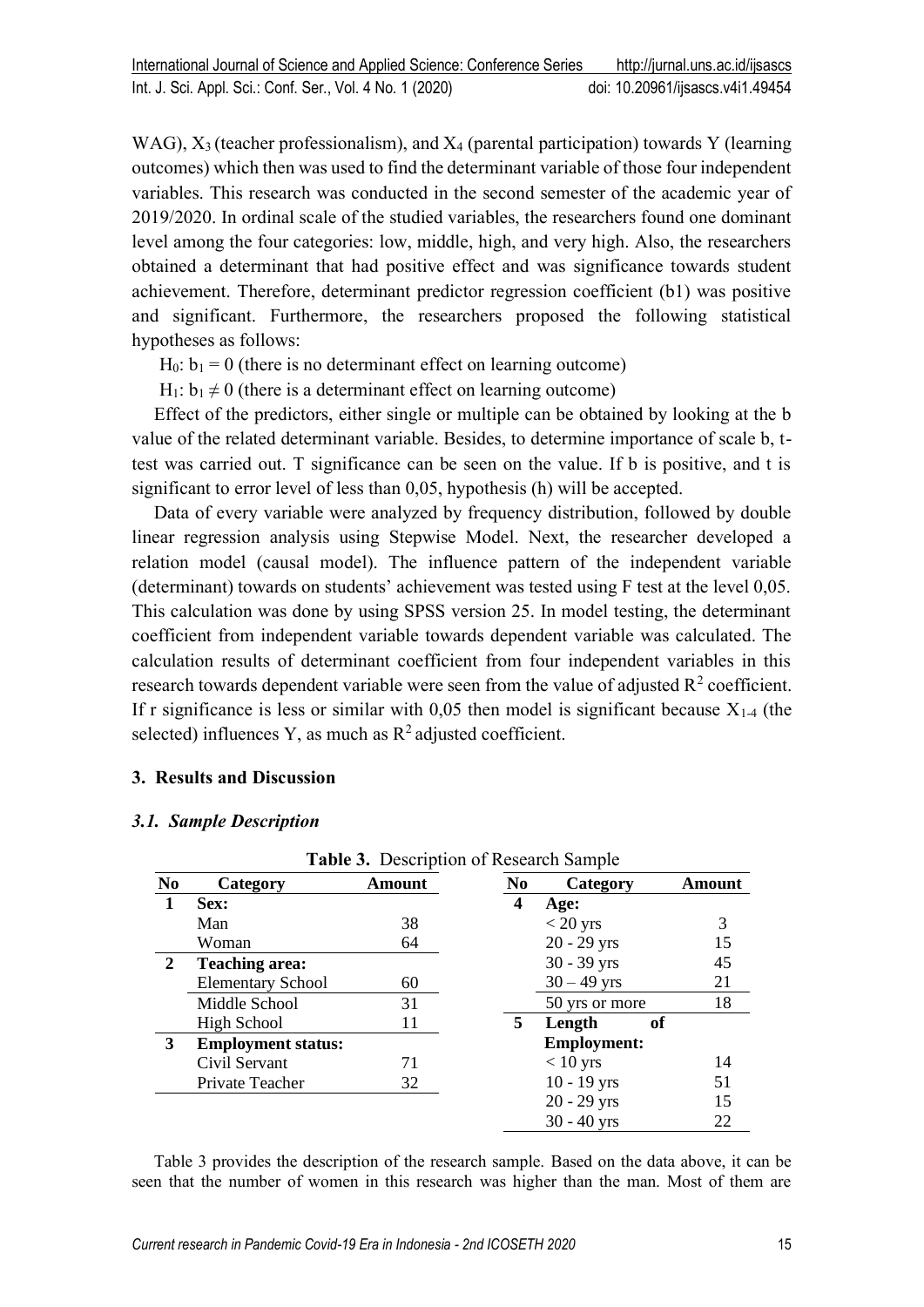elementary school teachers, some middle school teachers and a few of high school teachers. Two third of them are civil servants. Their age is between 30-39 years old with the length of employment of 10-19 years.

| Variable                                           | Mean   |        | Median Std. Dev. | Min. | Max. |
|----------------------------------------------------|--------|--------|------------------|------|------|
| $X_1$ Android Mobile Phone-Assisted                | 2.8485 | 3.0000 | .88483           | 1.00 | 4.00 |
| Learning                                           |        |        |                  |      |      |
| X <sub>2</sub> Monitoring of Home Learning Student | 3.3137 | 4.0000 | .94377           | .00. | 4.00 |
| Through WhatsApp Group                             |        |        |                  |      |      |
| $X_3$ Teacher Professionalism                      | 3.0784 | 3.0000 | .88649           | 1.00 | 4.00 |
| X <sub>4</sub> Parental Participation              | 3.9314 | 4.0000 | .25407           | 3.00 | 4.00 |
| <b>Y</b> Learning Outcomes                         | 2.8235 | 3.0000 | .96894           | 1.00 | 4.00 |

|  |  |  |  | Table 4. Statistic Index of 5 Research Variable |  |
|--|--|--|--|-------------------------------------------------|--|
|--|--|--|--|-------------------------------------------------|--|

Based on the data in table 4, it was found that the majority of teachers conducted Android Mobile Phone-assisted learning, performed students home learning monitoring via WAG; Even though there were many, the data tended to decline. Thus, the implementation of home learning has not yet been satisfying and needed some improvement. This tendency also happened to parental participation in students' home learning (very high), while student's achievement ranged from high to fair category. Moreover, teacher professionalism (high level) stably increased due to a support from the treatment

# *3.2. Results of Hypothesis Test Analysis*

Hypothesis 1 states 'there is a determinant effect on learning outcomes". To check it, the researchers conducted an analysis using double linear regression technique with learning outcomes as the dependent variable,  $X_1$  (Android Mobile Phone-assisted learning),  $X_2$ (students' home learning monitoring through WAG),  $X_3$  (teacher professionalism), and X<sup>4</sup> (parental participation) as the independent variables. In details, the analysis result is presented in table 5, 6, and 7 below.

**Table 5.** Model Summary of the Effect of Coefficient Determinant X<sub>1</sub> (Android mobile phone-assisted learning),  $X_2$  (students' home learning monitoring through WAG),  $X_3$ 

(teacher professionalism), and  $X_4$  (parental participation) towards Y (learning outcomes)

| Model          |                   | R Square |      | Adjusted R Square <sup>Std.</sup> Error of the<br>Estimate |
|----------------|-------------------|----------|------|------------------------------------------------------------|
|                | $.565^{\circ}$    | .320     | .313 | .79454                                                     |
| $\overline{2}$ | .626 <sup>b</sup> | .392     | .379 | .75519                                                     |
| 3              | .666 $^{\circ}$   | .444     | 426  | 72599                                                      |
|                |                   |          |      |                                                            |

a. Predictors: (Constant),  $X_3$ 

b. Predictors: (Constant),  $X_3$ ,  $X_2$ 

c. Predictors: (Constant),  $X_3$ ,  $X_2$ ,  $X_4$ 

From the SPSS output in table 5 above, the adjusted  $R^2$  gained: 0.313 (model 1); 0.379 (model 2), and 0.426 (model 3). This meant that the determinant of student achievement was teacher professionalism  $(X_3)$  in which the variation of students' learning outcomes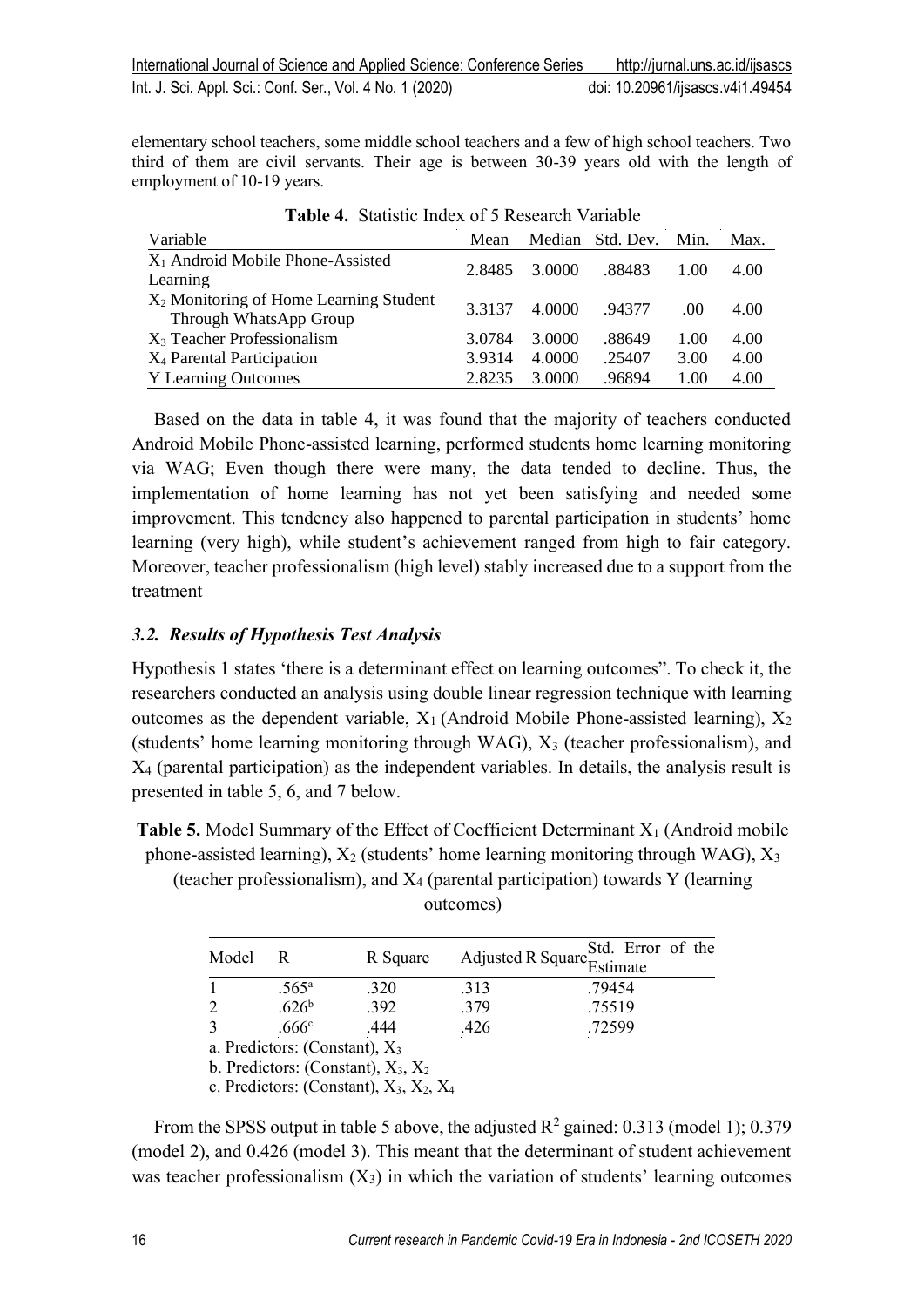during home learning was explained by teacher professionalism  $(X_3)$  for 31,30%. When it was accompanied by the monitoring of student home learning through  $WAG (X<sub>2</sub>)$ , the variation of student achievement during home learning became 37.90% (model 2). Finally, by entering variable of parental participation  $(X_4)$  it increased to 42,60%. Standard error of estimation (SEE) of each model was: 0.79454, 0.75519, and 0.72599 respectively. When the values were lower, there could be another regression model to precisely predict students' achievement. To check whether those three models were significant, the following table 6 is presented.

**Table 6.** F Test of the Coefficient of Determination of  $X_1$  (Android mobile phoneassisted learning),  $X_2$  (Students' home learning monitoring through WAG),  $X_3$  (teacher professionalism), and  $X_4$  (parental participation) towards Y (learning outcomes)

| Model |            | Sum of Squares | Df | Mean Square | F      | Sig.              |
|-------|------------|----------------|----|-------------|--------|-------------------|
|       | Regression | 28.785         |    | 28.785      | 45.597 | .000 <sup>b</sup> |
|       | Residual   | 61.235         | 97 | .631        |        |                   |
|       | Total      | 90.020         | 98 |             |        |                   |
| 2     | Regression | 35.270         |    | 17.635      | 30.922 | .000c             |
|       | Residual   | 54.750         | 96 | .570        |        |                   |
|       | Total      | 90.020         | 98 |             |        |                   |
| 3     | Regression | 39.949         | 3  | 13.316      | 25.265 | .000 <sup>d</sup> |
|       | Residual   | 50.071         | 95 | .527        |        |                   |
|       | Total      | 90.020         | 98 |             |        |                   |

a. Dependent Variable: Y

a. Predictors: (Constant), X<sup>3</sup>

b. Predictors: (Constant),  $X_3$ ,  $X_2$ 

c. Predictors: (Constant),  $X_3$ ,  $X_2$ ,  $X_4$ 

From ANOVA test result or F test in the table 6 above, the researchers obtained F calculation of 45.597 (Model 1), 30.922 (Model 2), dan 25.265 (Model 3) with the probability level or significance of 0,000. Since the probability level of each model was smaller than 0.05, these three regression models could be used to predict students' learning outcomes.

**Table 7.** T Test of Coefficient of Determination of X<sub>1</sub> (Android mobile phone-assisted learning),  $X_2$  (Students' home learning monitoring through WAG),  $X_3$  (teacher professionalism), and X<sup>4</sup> (parental participation) towards Y (learning outcomes)

| Model |            | Unstandardized Coefficients |            | Standardized<br>Coefficients |          | Sig. |  |
|-------|------------|-----------------------------|------------|------------------------------|----------|------|--|
|       |            | B                           | Std. Error | <b>B</b> eta                 |          |      |  |
|       | (Constant) | .893                        | .302       |                              | 2.956    | .004 |  |
|       | $X_3$      | .630                        | .093       | .565                         | 6.753    | .000 |  |
| 2     | (Constant) | $-172$                      | .427       |                              | $-.402$  | .688 |  |
|       | $X_3$      | .681                        | .090       | .611                         | 7.571    | .000 |  |
|       | $\rm X_2$  | .275                        | .081       | .272                         | 3.372    | .001 |  |
| 3     | (Constant) | $-3.521$                    | 1.197      |                              | $-2.943$ | .004 |  |
|       | $X_3$      | .693                        | .087       | .622                         | 8.005    | .000 |  |
|       | $\rm X_2$  | .266                        | .078       | .264                         | 3.400    | .001 |  |
|       | $\rm X_4$  | .850                        | .285       | .228                         | 2.980    | .004 |  |

a. Dependent Variable: Y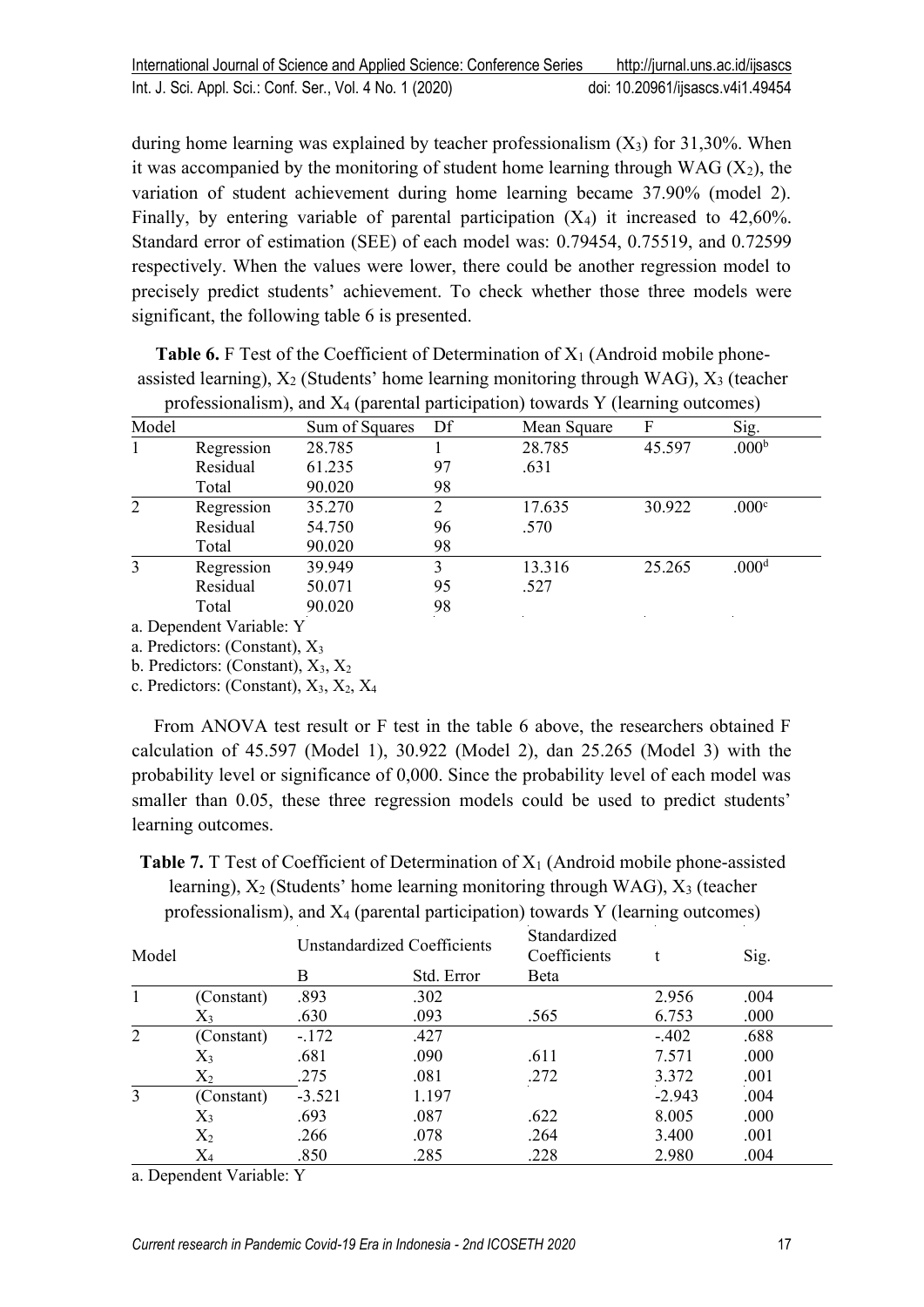From the output results of t statistic test presented in the table 7 above, in model 1, the independent variable of  $X_3$  (teacher professionalism), that was analyzed using regression analysis obtained t value of 6.753 with significance level of 0.000; in model 2:  $X_3$  (teacher professionalism) gained t value of 7.571 with significance level of 0.000, and  $X_2$ (Students' home learning monitoring through WAG) got t value of 3.372 with significance level of 0.000, and in model 3:  $X_3$  (teacher professionalism) got t value of 8.005 with significance level of  $0.000$ ,  $X_2$  (Students' home learning monitoring through WAG) received t value of 3.400 with significance level of 0.000, and  $X_4$  (parental participation) got t value of 2.980 with significance level of 0.000. The level of significance of all models was far smaller than 0.05. Therefore, it was concluded that  $X_3$ (teacher professionalism),  $X_2$  (Students' home learning monitoring through WAG), and X<sup>4</sup> (parental participation) had positive and significant effects on students' learning outcomes supported by the data.

Among the four independent variables, there found 3 models of determinant that had positive and significant effects towards students' learning outcomes, namely teacher professionalism, and students' home learning monitoring through WAG, and parental participation. Therefore, hypothesis 1 stating 'there is a determinant effect on learning outcomes' has been proven, accepted, and supported by data.

## *3.3. Discussion*

E-learning system is an ideal example of modern learning options. It provides a reliable, comfortable and accessible learning environment. Since e-learning develops, this new learning approach needs to be monitored and evaluated to measure the efficiency so that at the end, its productivity can improve [33]. Based on the result of hypothesis test as presented above, there were three determinant models of learning outcomes, they were: teacher professionalism (model 1), students' home learning monitoring through WAG (model 2), and parental participation (model 3). In a scientific debate, two versions of teacher professionalism are described as "old professionalism" and "new professionalism". Ref. [34] develops classification that states the characteristics of new professionalism (transformative), they are: (a) inclusive membership, (b) public ethic code, (c) collaborative and collegial, (d) activist orientation, (e) flexible and progressive, (f) responsive to changes, (g) self-organized, (h) policy-active, (i) oriented to investigation, (j) knowledge building. The dominant discourse in education field shows that the "new professionalism" of teachers is connected with quality improvement, standard of teacher works, and also their public image. It seems that the focus of the definition and conceptualization to characteristic of professionalism is "job honored status", "service quality improvement", and "highest standard achievement", "selfcontrolled", and "professional autonomy" [12]. If it is so, then it is proper (in fact it should be) if teacher professionalism becomes the determinant of the success of students' learning outcomes during home learning in this COVID-19 pandemic era.

Why monitoring? One of the big problems in home learning is learning outcomes. In other words, monitoring creates an online efficient and effective collaborative system for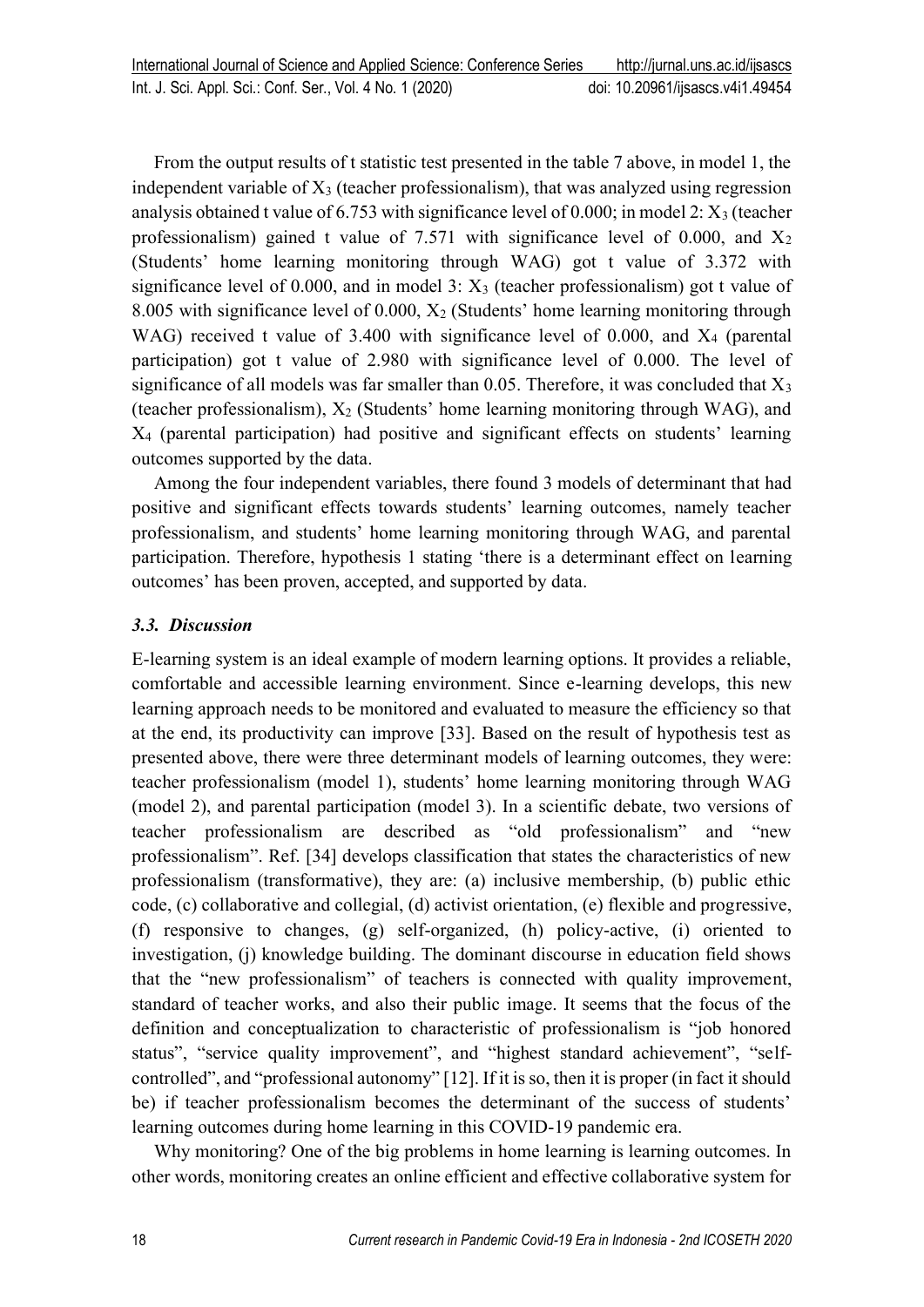students and teacher. It is different from face to face learning where students feel that they are part of the classroom, participate in daily activities at the classroom and receive advice and attention from their friends and/teachers who monitor them. In contrast, in online learning system, students are faced with isolation, receive less feedback from friends and/teachers, attain less knowledge on learning progress, etc. which at the end perhaps online learning system will be left. The fact is that the situation becomes more complex if learning activity is developed not only at online class level but also in groups. In this case, interaction among group members hold important roles to reach learning goals. Furthermore, difficulties arise for teachers in online learning collaborative system. It is more difficult for the teachers to evaluate students learning progress, give quick support, problem identification, etc., especially if they have to evaluate not only individual progress and their learning achievement but also the progress and learning outcomes of groups of students. Monitoring e-learning application needs special attention, a correct and effective methodology, and guidelines. This can be done through an electronic traceability system. This method may be done extensively, automatically, and easily [33]. In this way, monitoring can be the key to solve difficulties in online collaborative learning system [19]. It was proven by the previous research that is successful in utilizing all webbased multimedia devices. This strengthens the current research findings that when learning monitoring accompanies teacher professionalism, it affects almost 38% of learning outcomes.

Parental involvement or participation is viewed as an important strategy for the progress of education quality [23]. Researches about parental involvement have showed that big variations have taken place at the level of involvement, and these variations are very dependent on the socioeconomic position and ethnical background of the parents [35]. At the same time, it is found that parent involvement affects the cognitive and social development of children. It is in line and even strengthens the findings of the current study, namely when parental participation and learning monitoring accompany teacher professionalism, almost 42,60% of the learning outcomes can be achieved.

There has not been clarified yet which form of parental involvement to be the most effective, and which aspect of children development that is affected specifically. This is because research on differential effect of parental involvement on the outcomes related to students has been rarely conducted [36]. In studying the cooperation between school and parents, at least there are two perspectives that can be seen, covering parental involvement initiated by the school, and involvement that is proposed by the parents. Most of the researches have defined and investigated from school perspective (that is parental involvement which is initiated by the school). Therefore, it needs more researches on parental involvement viewed from parents' perspectives (that is the involvement which is proposed by the parents).

## *3.4. Benefit of Findings in Education Management*

There is no doubt that technology positively revolutionizes global services, including education. In organization development, management effectiveness is admitted as one success determinant of organization services. To do so, Evidence-based management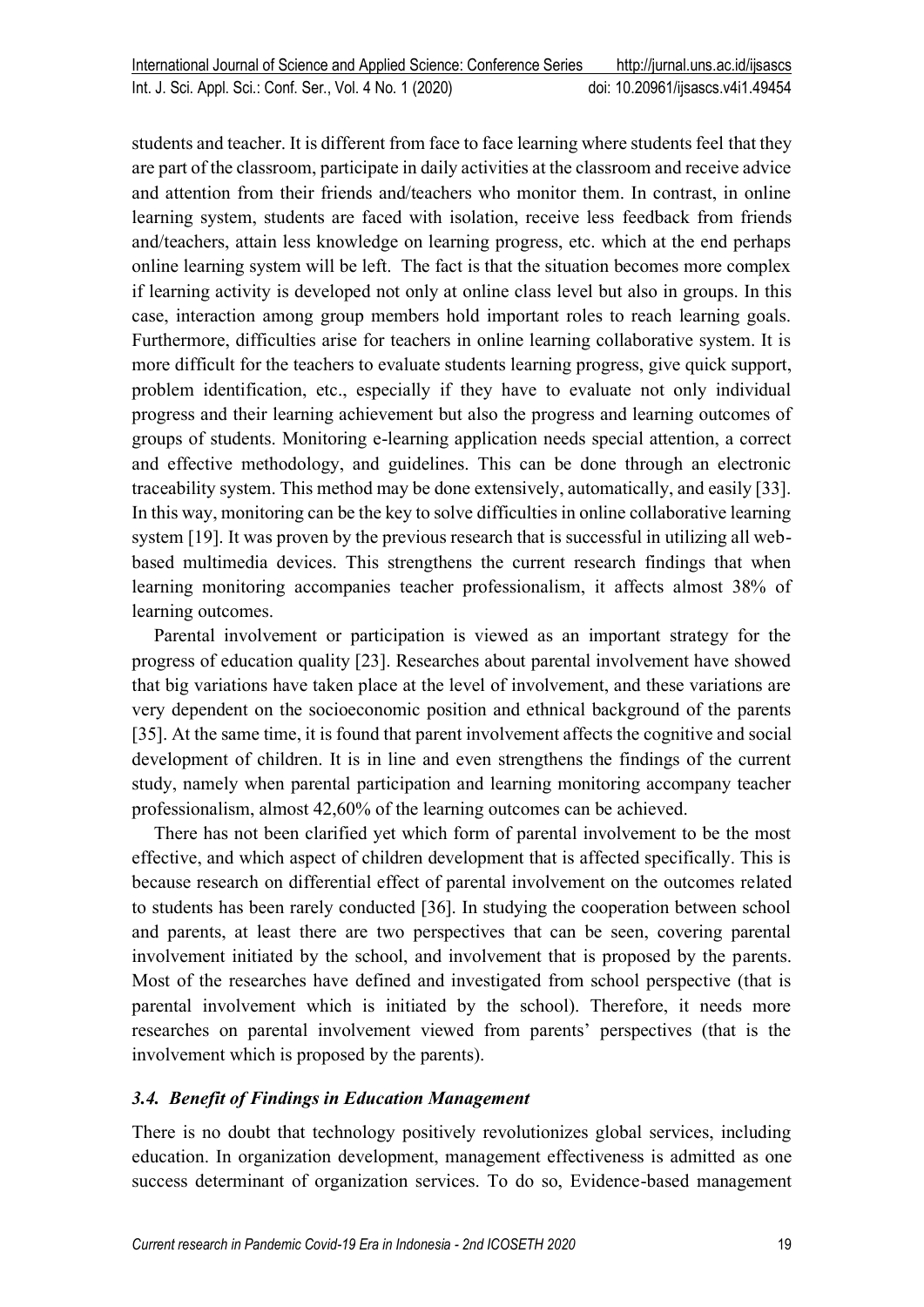(EBMgt) can be utilized since it translates principles based on the best evidence to the organization practices [37]. It uses principles from evidence of researches to solve organization problems. Related to this research, education quality during online learning in the COVID-19 pandemic era (students' learning outcomes) is determined by quality of teacher professionalism accompanied by learning monitoring and parental participation. Therefore, teacher empowerment model (the transformative one) to improve new professionalism can use the following monitoring activities: show me activity, train me level, test me activities, and let me activities.

These activities can empower parental participation to prepare for the main trend in developing new technology systems for education, training, and e-learning that are developing, namely Intelligent Tutoring Systems and Reality and Virtual Simulation [19]. For more, Intelligent Tutoring Systems is defined as any kind of system that is able to imitate instructor (teacher) behavior in all aspects that are related to supporting students when they gain knowledge. The teacher is not present, but the system itself guides the students when they learn various concepts. This idea is known as Intelligent Tutoring Systems (ITS) or Intelligent Computer-Assisted Instruction (ICAI). They belong to Reality and Virtual Simulation that many people relate virtual simulation and computer simulation with scientific fiction, high technology industry, and computer games. However, only a few of them relate it to education, although virtual reality device has been used in education field for some time.

# **4. Conclusion**

The results show that teacher professionalism is the main predictor of student achievement with the contribution of 31.30% (model 1); when it is followed by teacher learning monitoring, it becomes 37.90% (model 2), and if it is accompanied by parental participation, it increases to 43.60% (model 3). This study emphasizes the need for a management model based on parental participation in improving the quality of learning from home (ODL).

# **References**

- [1] Bruner, J. (1996). *The culture of education* (Cambridge, MA, Harvard University Press).
- [2] Jenny Leach, (2008). Do new information and communications technologies have a role to play in the achievement of education for all? *British Educational Research Journal* Vol. 34, No. 6, December 2008, pp. 783–805
- [3] Muqarrobin, T.F, Kuswanto, H. 2016. Development of an android-based physics ebook to ease students' physics learning and its influence on their learning achievement, *American Journal of Engineering Research (AJER),* Volume-5, Issue-10, pp-223-229
- [4] Ileneveld, Ward. (1994). Planning and Monitoring the Quality of Primary Education in Sub-Saharan Africa*. Human Resources and Poverty Division Technical Department Africa Region* The World Bank Washington, D.C.
- [5] Michael J. Catchpole (1992) Classroom, open, and distance teaching: A faculty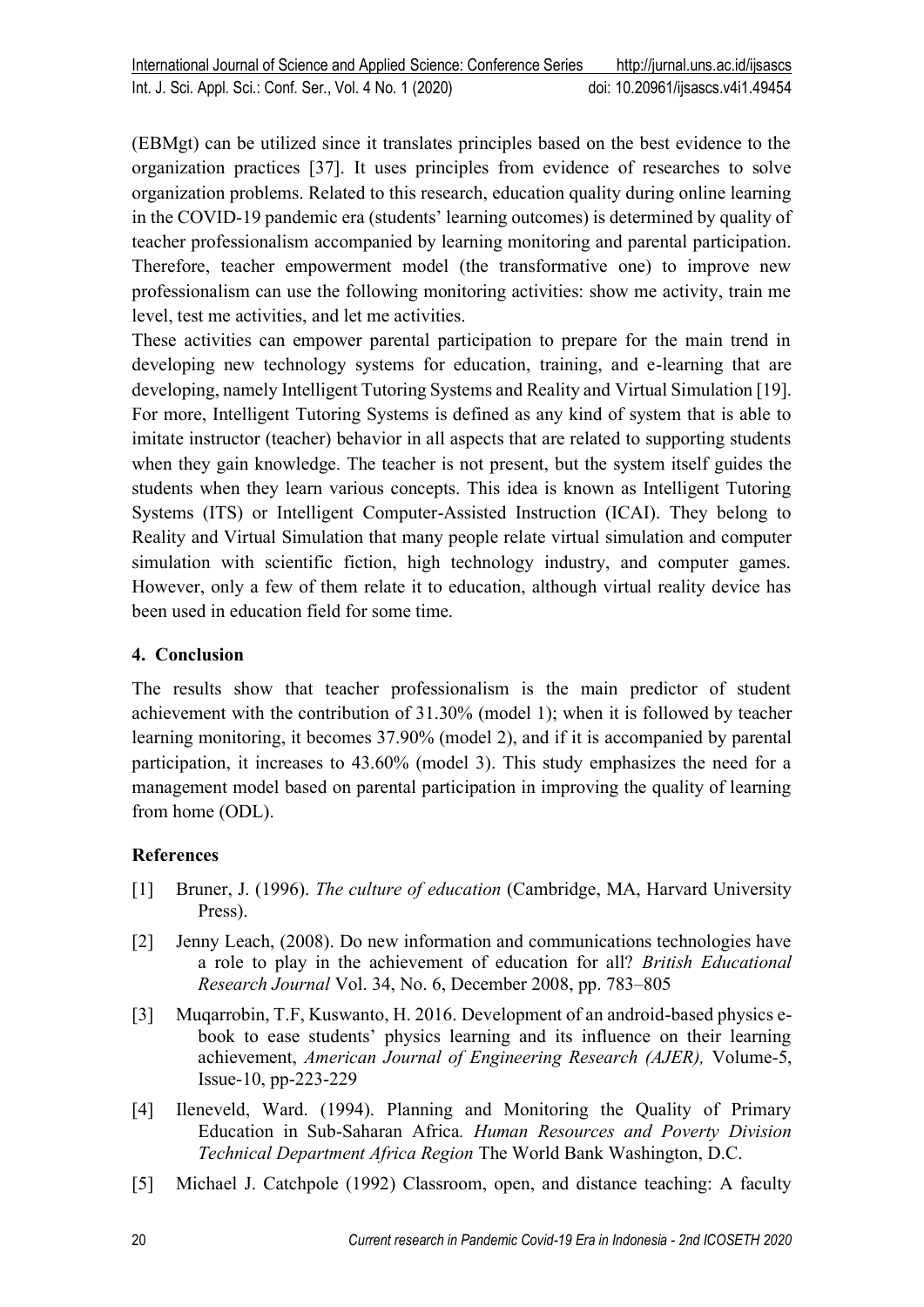view, *American Journal of Distance Education,* 6:3, 34-44

- [6] Holmberg, B. (1989). The concepts and applications of distance education and open learning. *South African Journal of Higher Education*, *3*(2), 18-25.
- [7] Michael Barry & Gregory B. Runyan (1995) A review of distance-learning studies in the U. S. military, American Journal of Distance Education, 9:3, 37-47
- [8] Moore, M. (2013). The theory of transactional distance. In M. G. Moore (Ed.), Handbook of distance education (3rd ed., pp. 66–85). New York, NY: Routledge.
- [9] Rick L. Shearer, Tugce Aldemir, Jana Hitchcock, Jessie Resig, Jessica Driver & Megan Kohler (2019): What Students Want: A Vision of a Future Online Learning Experience Grounded in Distance Education Theory, *American Journal of Distance Education.*
- [10] Anderson, T., & Dron, J. (2011). Three generations of distance education pedagogy. The International Review of Research in Open and Distributed Learning, 12(3), 80–97.
- [11] David,C. (2000). *Professionalism and Ethicsin Teaching*.London: Taylor & Francis Books Ltd.
- [12] Demirkasımoğlu, N. (2010). Defining "Teacher Professionalism" from different perspectives. *Procedia-Social and Behavioral Sciences*, *9*, 2047-2051.
- [13] Hoyle, E. (2001). Teaching: prestige, status and esteem. *Educational Management Administration and Leadership*, 29 (2) 139-159.
- [14] Englund, T. (1996). Are Professional Teachers a Good Thing. In I. F. Goodson, & A. Hargreaves (Eds.), *Teachers' Professional Lives,* London: Falmer Press.
- [15] Ismayani, A. (2018). *Cara Mudah Membuat Aplikasi Pembelajaran Berbasis Android dengan Thunkable*. Elex Media Komputindo.
- [16] Negara, H. R. P., Syaharuddin, S., Kurniawati, K. R. A., Mandailina, V., & Santosa, F. H. (2019). Meningkatkan Minat Belajar Siswa Melalui Pemanfaatan Media Belajar Berbasis Android Menggunakan Mit App Inventor. *SELAPARANG Jurnal Pengabdian Masyarakat Berkemajuan*, *2*(2), 42-45.
- [17] Wigati, S. (2017). Implementasi Geogebra Dalam HP Android Untuk Meningkatkan Hasil Belajar Siswa Pokok Bahasan Integral Kelas Xii IPA 7 SMA Negeri 15 Semarang Tahun Pelajaran 2017/2018. *Jurnal Karya Pendidikan Matematika*, *4*(2), 25-31.
- [18] Mu'alimah, H., & Ishafit, I. (2017, August). Pembelajaran inkuiri kolaboratif daring dengan media social Whats App pada kemampuan komunikasi terhadap materi kalor bagi peserta didik di abad 21. In *Prosiding SNPF (Seminar Nasional Pendidikan Fisika)* (pp. 200-205).
- [19] Bellas, F., Fontenla-Romero, O., Sánchez-Maroño, N., & Becerra, J. A. (2010). Webbased multimedia tools for monitoring and e-learning. In *Monitoring and assessment in online collaborative environments: Emergent computational technologies for e-learning support* (pp. 1-21). IGI Global.
- [20] Caballé, S., Daradoumis, T., Xhafa, F., & Juan, A. (2011). Providing effective feedback, monitoring and evaluation to on-line collaborative learning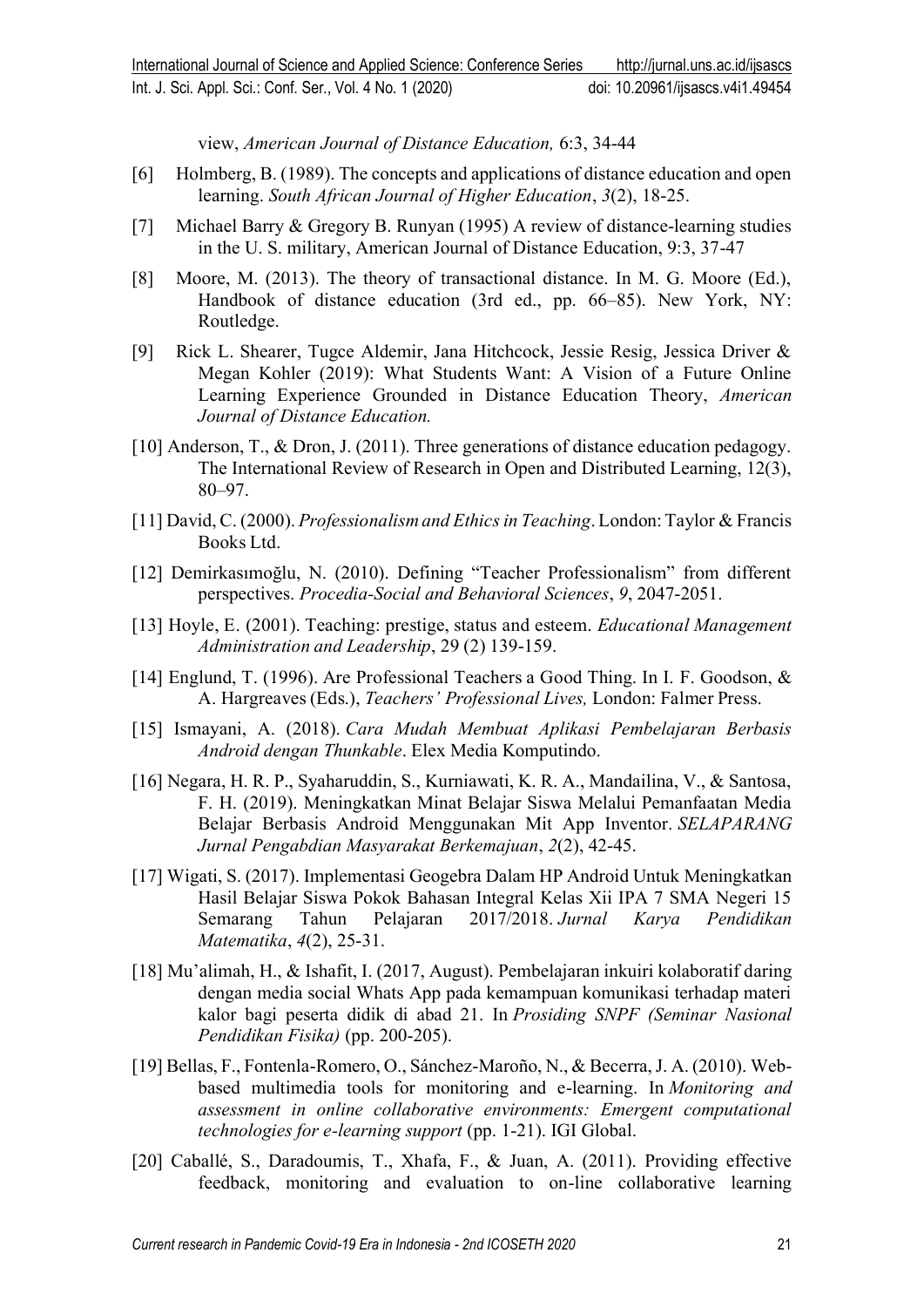discussions. *Computers in Human Behavior*, *27*(4), 1372-1381.

- [21] Hayes, D. (Ed.). (2007). *Joyful teaching and learning in the primary school*. Learning Matters.
- [22] Henderson, A. T., & Mapp, K. L. (2002). A New Wave of Evidence: The Impact of School, Family, and Community Connections on Student Achievement. Annual Synthesis, 2002.
- [23] Driessen, G., Smit, F., & Sleegers, P. (2005). Parental involvement and educational achievement. *British educational research journal*, *31*(4), 509-532.
- [24] Epstein, J. (1992). School and family partnerships, in: M. Aiken (Ed.) Encyclopaedia of Educational
- [25] Lamaiwan, M. (2018). Factors Affecting Learning Achievement in Social Studies Teaching of Students in Mahachulalongkornrajavidyalaya University Surin Campus. วารสาร <sup>ว</sup> นัม <sup>ฏ</sup> อง แห รก พุทธ ศาสตร ปริทรรศน์*,* 3(1), 1-8.
- [26] Lee, J., & Oh, S. (2013). Learning Presence Factors Affecting Learning Outcomes in Facebook-based Collaborative Learning nvironments. 정보교육학회논문지, 17(3), 305-316.
- [27] Mulera, D. M. W. J., Ndala, K. K., & Nyirongo, R. (2017). Analysis of factors affecting pupil performance in Malawi's primary schools based on SACMEQ survey results. *International Journal of Educational Development, 54, 59– 68.* doi:10.1016/ j.ijedudev.2017.04.001
- [28] Panigrahi, R., Srivastava, P. R., & Sharma, D. (2018). Online learning: Adoption, continuance, and learning outcome—A review of literature. *International Journal of Information Management, 43, 1– 14.* doi:10.1016/j.ijinfomgt.2018.05.005
- [29] Park, J. H., Lee, E., & Bae, S. H. (2010). Factors influencing learning achievement of nursing students in e-learning. *Journal of Korean Academy of Nursing*, *40*(2), 182-190.
- [30] Saeed, M., Bashir Gondal, M. and [Bushra,](https://www.emerald.com/insight/search?q=%20%20Bushra) (2005), "Assessing achievement of primary grader students and factors affecting achievement in Pakistan", *[International Journal of Educational Management](https://www.emerald.com/insight/publication/issn/0951-354X)*, Vol. 19 No. 6, pp. 486-499. [https://doi.org/10.1108/ 09513540510617436](https://doi.org/10.1108/%2009513540510617436)
- [31] Singh, B., & Singh, J. (2012). Factors Affecting Learning Outcomes at the Elementary School Level. *NCERT EduCaTioNal JouRNals*, *45*, 48.
- [32] Waqar Jhagra, Khaula, (2017). *Factors affecting learning outcomes in Pakistan: an analysis of the private school premium*. Thesis (M.Com. (Development Theory and Policy))--University of the Witwatersrand, Faculty of Commerce, Law and Management, School of Economic and Business Sciences, <https://hdl.handle.net/10539/24368>
- [33] Hammami, S. (2010). Evaluating e-learning systems using e-traceability systems. *journal of Computer Science*, *6*(2), 210.
- [34] Sachs, J. (2003). *The activist teaching profession*. Buckingham: Open University Press.